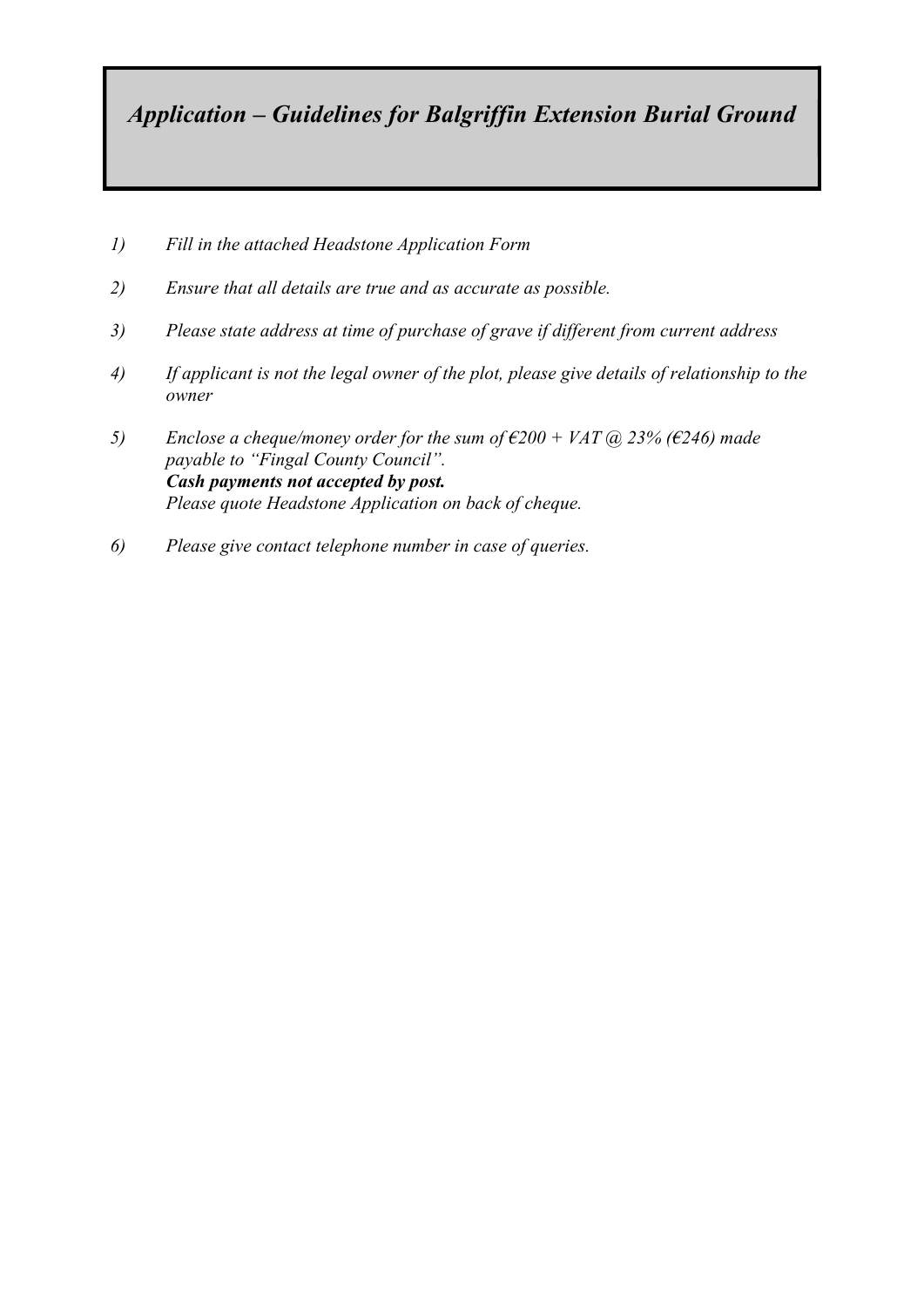## COMHAIRLE CONTAE FHINE GALL FINGAL COUNTY COUNCIL

## Guidelines for Monumental Sculptors to be followed for the erection of headstones in Balgriffin Extension Burial Ground

- 1. Fill in details requested on the application forms HK1 and HK2. Include a sketch of your proposals on the form provided, this sketch to show any carvings, etc. to appear on the headstone.
- 2. Send the completed forms together with the charge of  $\epsilon$ 246 (cheque/postal order *no* cash payments by post) to:-

#### FINGAL COUNTY COUNCIL, Howth/Malahide Operations Department, Grove Road, Blanchardstown, Dublin 15.

- 3. On receipt of the permit for carrying out the work, contact the local Operations Depot with a view to arranging a meeting on site to agree the grave space in question. The Council Supervisor will then sign the permit to allow work to commence.
- 4. All sculptors must have the relevant Public Liability Insurance and must comply with current Health & Safety Legislation.

#### NOTE:

Sculptors who contravene the procedures, or who fail to complete the work in a manner satisfactory to the Council, or fail to remove such unsatisfactory work, shall be liable for the cost of remedial works carried out by the Council and shall not be issued with any further permits for work in Council Burial Grounds.

## PLEASE NOTE:

Sculptors must inscribe the Plot No. only on the bottom left hand front corner of the Headstone.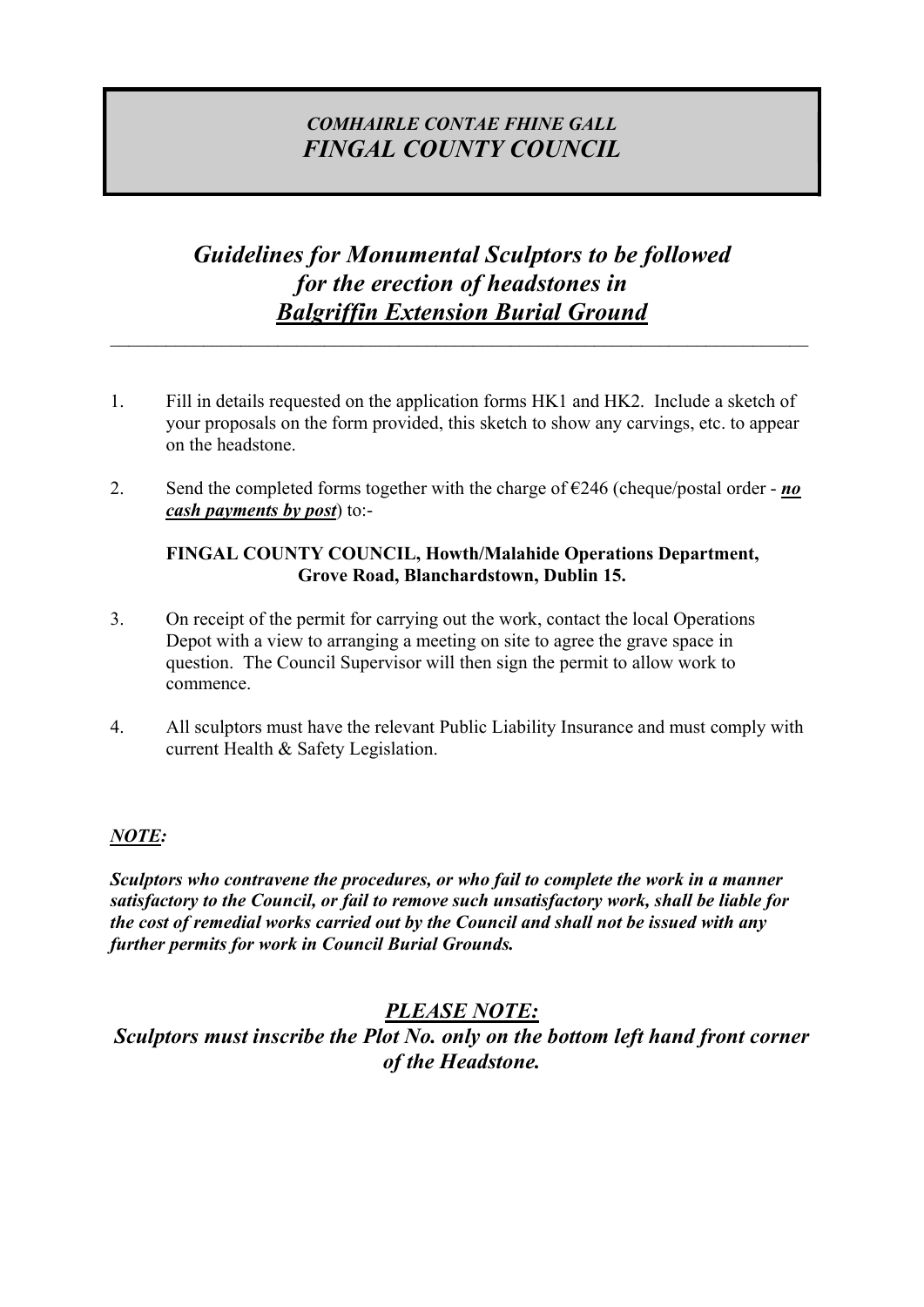$F$ ORM HK1  $\left| \text{HP} \right|$  /20\_

## COMHAIRLE CONTAE FHINE GALL FINGAL COUNTY COUNCIL

### Telephone: 8905848

### APPLICATION FOR THE ERECTION OF HEADSTONE BALGRIFFIN EXTENSION BURIAL GROUND

\_\_\_\_\_\_\_\_\_\_\_\_\_\_\_\_\_\_\_\_\_\_\_\_\_\_\_\_\_\_\_\_\_\_\_\_\_\_\_\_\_\_\_\_\_\_\_\_\_\_\_\_\_\_\_\_\_\_\_\_\_\_\_\_\_\_\_\_\_\_\_\_\_\_\_

\_\_\_\_\_\_\_\_\_\_\_\_\_\_\_\_\_\_\_\_\_\_\_\_\_\_\_\_\_\_\_\_\_\_\_\_\_\_\_\_\_\_\_\_\_\_\_\_\_\_\_\_\_\_\_\_\_\_\_\_\_\_\_\_\_\_\_\_\_\_\_\_\_\_\_

\_\_\_\_\_\_\_\_\_\_\_\_\_\_\_\_\_\_\_\_\_\_\_\_\_\_\_\_\_\_\_\_\_\_\_\_\_\_\_\_\_\_\_\_\_\_\_\_\_\_\_\_\_\_\_\_\_\_\_\_\_\_\_\_\_\_\_\_\_\_\_\_\_\_\_

\_\_\_\_\_\_\_\_\_\_\_\_\_\_\_\_\_\_\_\_\_\_\_\_\_\_\_\_\_\_\_\_\_\_\_\_\_\_\_\_\_\_\_\_\_\_\_\_\_\_\_\_\_\_\_\_\_\_\_\_\_\_\_\_\_\_\_\_\_\_\_\_\_\_\_

Name and Address of Sculptor: \_\_\_\_\_\_\_\_\_\_\_\_\_\_\_\_\_\_\_\_\_\_\_\_\_\_\_\_\_\_\_\_\_\_\_\_\_\_\_\_\_\_\_\_\_\_\_

Name and Address of Applicant: \_\_\_\_\_\_\_\_\_\_\_\_\_\_\_\_\_\_\_\_\_\_\_\_\_\_\_\_\_\_\_\_\_\_\_\_\_\_\_\_\_\_\_\_\_\_\_

Relationship to Grave Space Purchaser: \_\_\_\_\_\_\_\_\_\_\_\_\_\_\_\_\_\_\_\_\_\_\_\_\_\_\_\_\_\_\_\_\_\_\_\_\_\_\_\_

Name and Address of Grave Space Purchaser: \_\_\_\_\_\_\_\_\_\_\_\_\_\_\_\_\_\_\_\_\_\_\_\_\_\_\_\_\_\_\_\_\_\_\_

Date of Purchase of Grave Space: \_\_\_\_\_\_\_\_\_\_\_\_\_\_\_\_\_\_\_\_\_\_\_\_\_\_\_\_\_\_\_\_\_\_\_\_\_\_\_\_\_\_\_\_\_

Grave Space No: Grave Receipt no:

Inscription: \_\_\_\_\_\_\_\_\_\_\_\_\_\_\_\_\_\_\_\_\_\_\_\_\_\_\_\_\_\_\_\_\_\_\_\_\_\_\_\_\_\_\_\_\_\_\_\_\_\_\_\_\_\_\_\_\_\_\_\_\_\_\_\_

Date of Death of Deceased:

Material to be used: (Natural Stone Only): \_\_\_\_\_\_\_\_\_\_\_\_\_\_\_\_\_\_\_\_\_\_\_\_\_\_\_\_\_\_\_\_\_\_\_\_\_

#### Permit Fee €246 - Cheque/Money Order No:

Please fill in the details requested on form  $HK2$  attached and show sketch and all dimensions of headstone to be erected, on the page provided. This sketch to show any carvings, etc.

N.B. The Maximum height for headstone inclusive of all works associated in Balgriffin Extension Burial Ground is 1.2 m (4 ft) from top of supplied plinth.

 $\mathcal{L}_\text{max} = \frac{1}{2} \sum_{i=1}^n \mathcal{L}_\text{max}(\mathbf{z}_i - \mathbf{z}_i)$ 

#### FOR OFFICE USE ONLY

| Grave Space No. Correct                 |                    |                                                                                                   |
|-----------------------------------------|--------------------|---------------------------------------------------------------------------------------------------|
| <b>Proposed Structurally Acceptable</b> |                    |                                                                                                   |
|                                         |                    |                                                                                                   |
| <b>Date Paid:</b>                       | Amount: $\epsilon$ | <b>Receipt No:</b>                                                                                |
|                                         |                    | Completed application forms together with the payment of $\epsilon$ 246 to be returned to, Fingal |

County Council, Howth/Malahide Operations Department, Grove Road, Blanchardstown, Dublin 15. Cheques/Money Orders should be crossed and made payable to: "Fingal County Council"

Note: Cash should not be sent by post.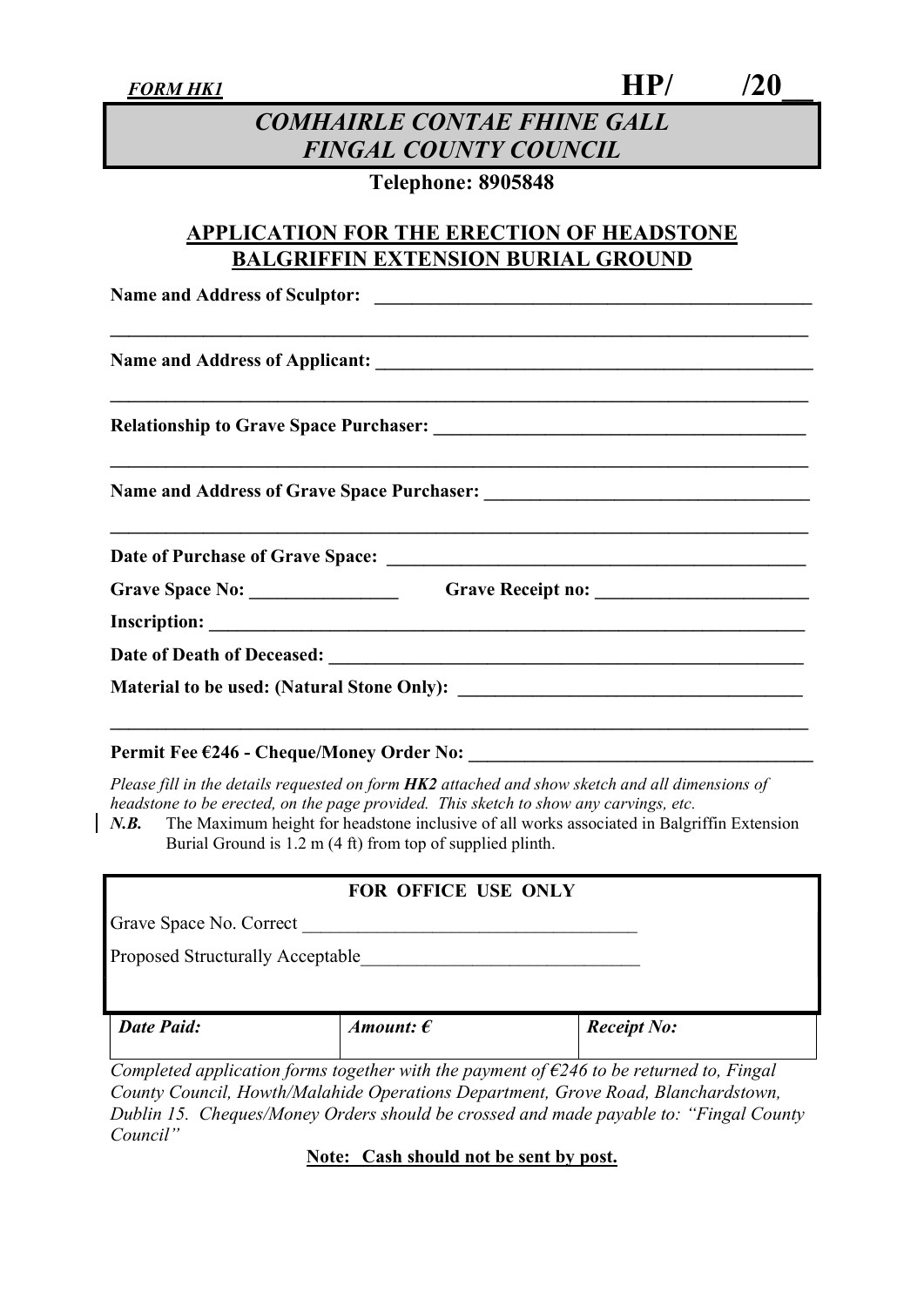### TO BE COMPLETED BY THE PURCHASER/OWNER OF PLOT

I, being the purchaser/owner of Plot No: <br>at Balgriffin Extension Cemetery, hereby give permission to the above sculptor to make application for a headstone permit on my behalf. I have read and accept the conditions below, which may be imposed on any Headstone Permit issued: Signed: Date:

- 1. Heights of Headstones (incl. base) within Balgriffin Extension Burial Ground are to be no less than 0.9m (3 ft) and to a maximum of 1.2m (4 ft) in height from top of supplied plinth.
- 2. The headstone is to be of natural stone only, viz. marble, limestone or granite and should fit on the supplied, level, concrete plinth. The concrete plinths are continuous along a row of graves and are marked into individual sections per burial plot. Fixings are not supplied.
- 3. All concrete plinths per burial plot are 1.10mm wide and 100 to 200mm above ground. The depth of the single plinth (single headstone) is 55cm. No part of the headstone can protrude past the front of the plinth.
- 4. No kerbs, surrounds or chains; trees, shrubs, flowers or other planting; pots or vases; statues, ornaments or toys, or any other items are allowed on the grass area in front of the headstone.
- 5. The permit holder will be liable for any damage caused to adjoining graves by reason of carrying out any work.
- 6. Notification must be given to the Burial Ground Caretaker/Supervisor when the permit holder is ready to commence work.
- 7. The Plot No. only should be cut on the bottom left hand front corner of the headstone. It is not permitted to engrave or have names on the back of any headstone. This permission is given only on the understanding that the Council will, under no circumstances, be responsible for damage from any cause whatsoever including vandalism to the headstone and other non Council property.
- 10. The plot to be left in a neat condition and all surplus material removed from the Burial Ground. Where the bunker is provided, surplus material may be deposited there.
- 11. All sculptors must have the relevant Public Liability Insurance and must comply with current Health & Safety Legislation.
- N.B. Fingal County Council may order or arrange for the removal/alteration of any work which, in the opinion of the Council does not comply with the above conditions. No further permits will be issued to the Sculptor until the Council's instructions have been carried out.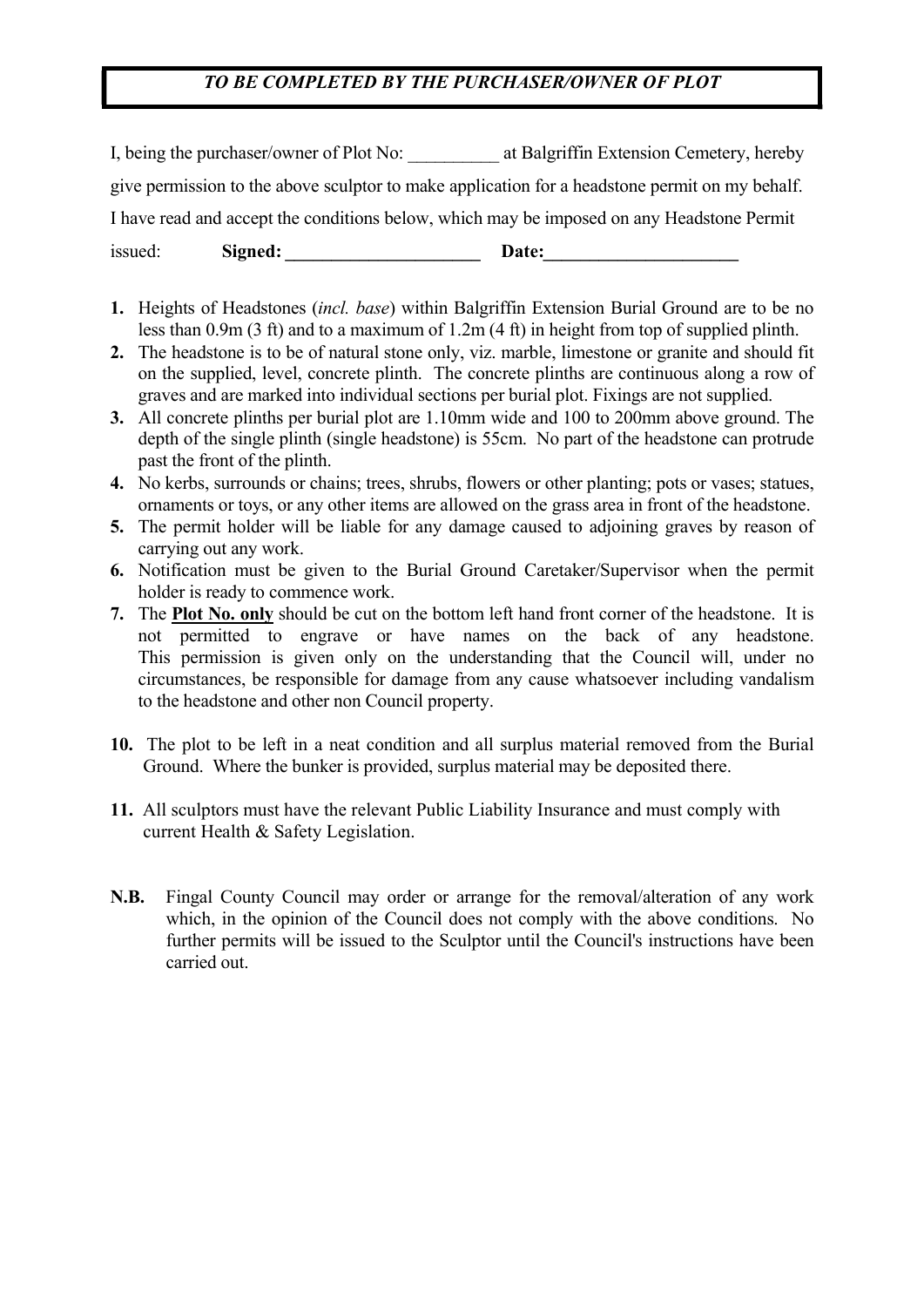# COMHAIRLE CONTAE FHINE GALL

# FINGAL COUNTY COUNCIL

### APPLICATION FOR THE ERECTION OF HEADSTONE BALGRIFFIN EXTENSION BURIAL GROUND

Please give the details requested in the spaces provided below.

#### 1. Headstone:

|       |            | Height (From top of plinth) (Max. $1.2 \text{ m} (4'0'') \dots \dots \dots \dots \dots \dots \dots$ |
|-------|------------|-----------------------------------------------------------------------------------------------------|
| Width |            | $(Max. 1.2m (4'0'') - single plot) \dots \dots \dots \dots \dots \dots$                             |
| Depth | $\sim 100$ |                                                                                                     |
|       |            |                                                                                                     |

#### 2. Headstone Base:

| Width | <b>Service</b>           |  |
|-------|--------------------------|--|
| Depth | <b>Contract Contract</b> |  |

Signature of Sculptor: \_\_\_\_\_\_\_\_\_\_\_\_\_\_\_\_\_\_\_\_\_\_\_\_\_ Date: \_\_\_\_\_\_\_\_\_\_\_\_\_\_\_\_\_\_\_\_